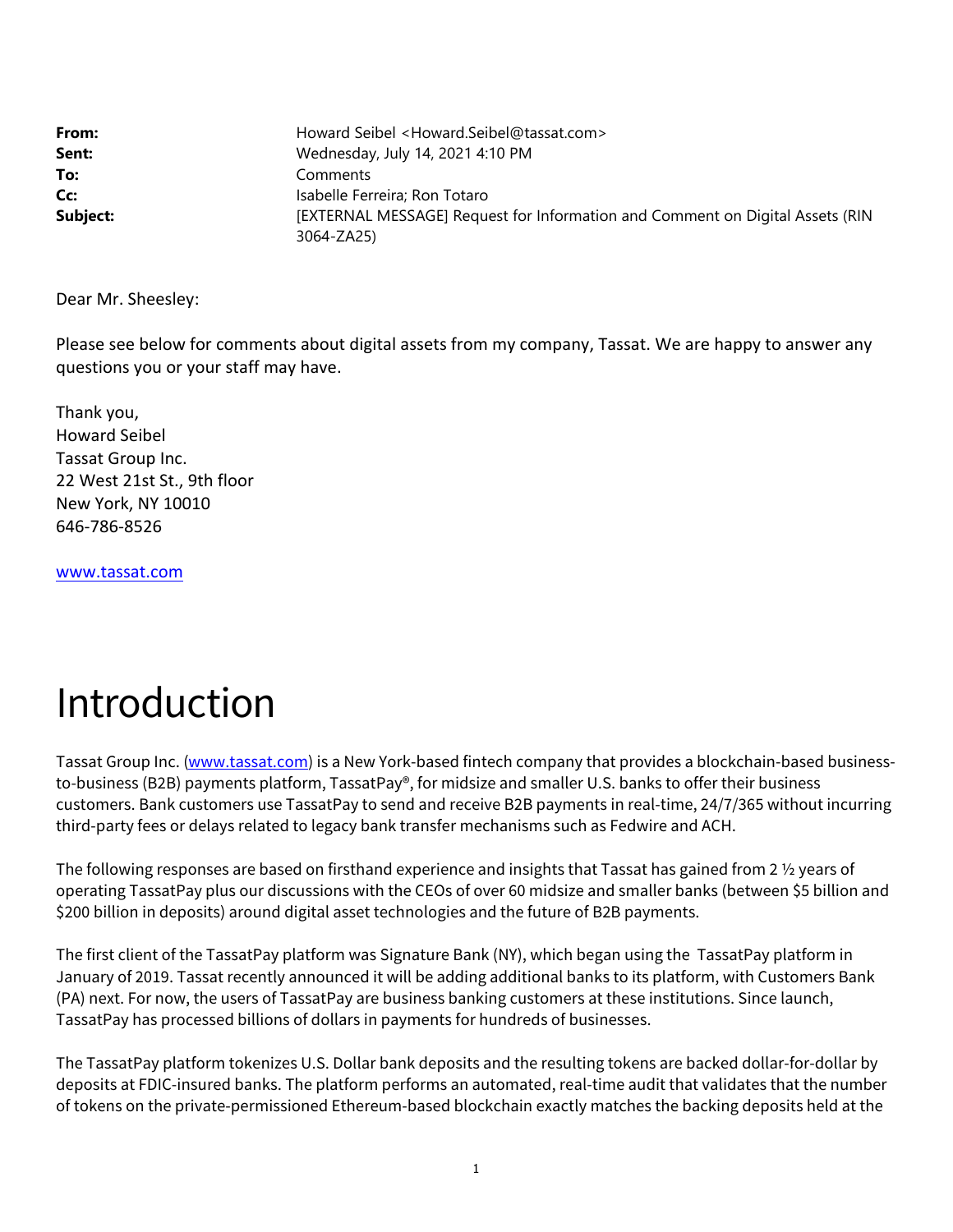banks. Additionally, TassatPay banks offer the TassatPay API, which enables bank customers to build TassatPay payment capabilities into their own applications.

#### **Contact:**

Ron Totaro CEO Tassat Group Inc. ron.totaro@tassat.com 646-786-8526

# Questions and Tassat Responses

## Question 1

In addition to the broad category of digital assets and related activities described above, are there any additional categories or subcategories that IDIs are engaged in or exploring?

#### Response

Facilitating real-time payments through the tokenization of fiat currencies can be considered as part of the broader 'settlement' umbrella. Availability of T+0 technology has made real-time settlement capabilities and delivery vs. payment ("DvP") useful for banks and their partners. Smart contracts and blockchain technology have been identified as useful tools for achieving this, providing financial institutions this capability and automating internal processes in transaction execution and monitoring.

Additionally, the extension of these capabilities to external payment processes related to business banking clients and how they transact with their trading partners should come into consideration. There is a lot of potential growth in this sector, primarily in specific verticals such as real estate, which requires particular transaction flows. Digital wallets are also an area of interest for banks as they provide additional functionality and flexibility regarding payment processes.

## Question 2

What, if any, activities or use cases related to digital assets are IDIs currently engaging in or considering? Please explain, including the nature and scope of the activity. More specifically:

- 1. What, if any, types of specific products or services related to digital assets are IDIs currently offering or considering offering to consumers?
- 2. To what extent are IDIs engaging in or considering engaging in activities or providing services related to digital assets that are custodial in nature, and what are the scope of those activities? To what extent are such IDIs

engaging in or considering secondary lending?

3. To what extent are IDIs engaging in or considering activities or providing services related to digital assets that have direct balance sheet impacts?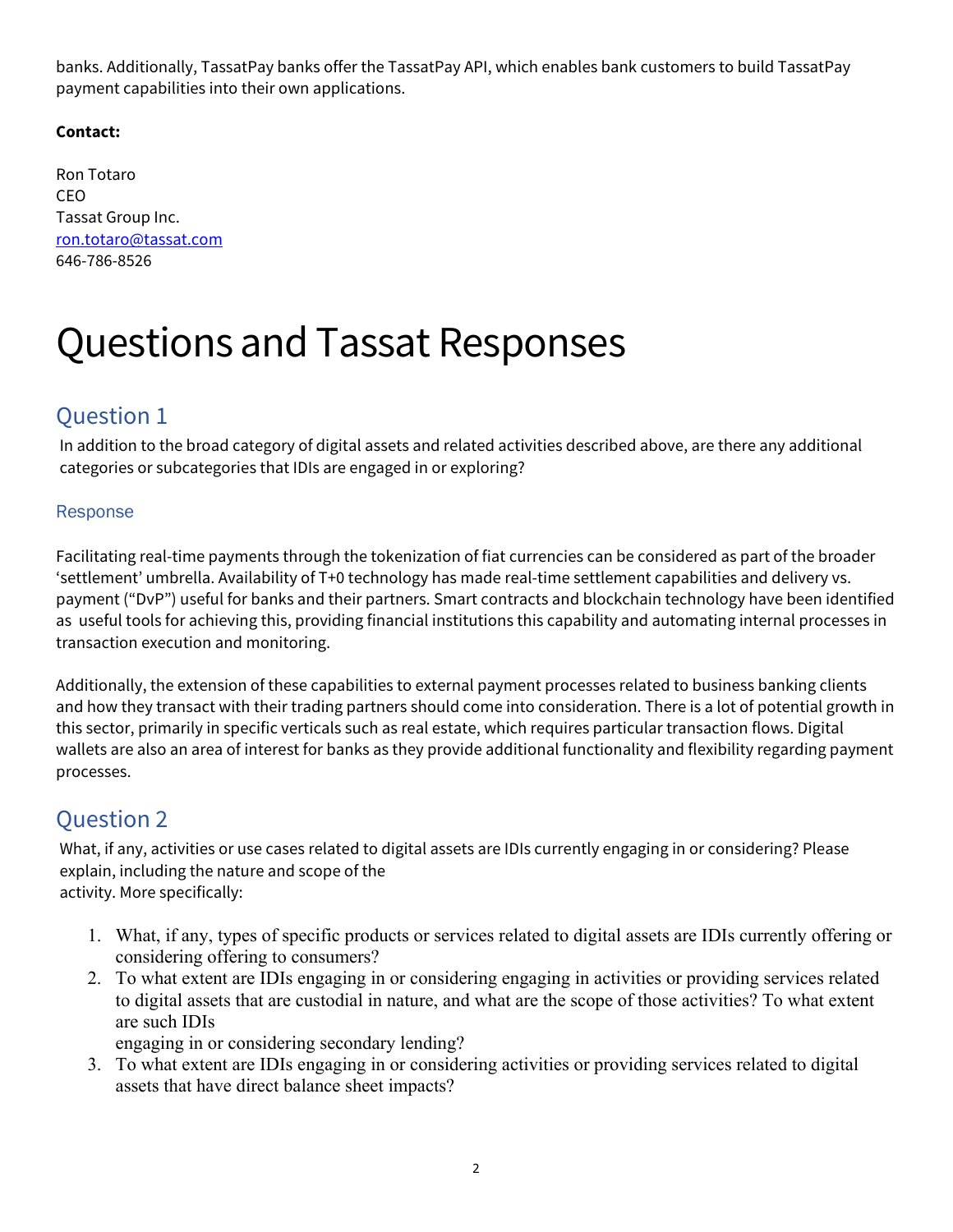4. To what extent are IDIs engaging in or considering activities related to digital assets for other purposes, such as to facilitate internal operations?

#### Response

Tassat has found that large and midsize companies experience difficulties and inefficiencies related to managing their internal treasury and operations. These inefficiencies are largely due to the costs and delays associated with legacy money transfer methods.

Payments leveraging blockchain technology can be used by businesses to facilitate the real-time and efficient transfer of tokenized assets (starting with U.S dollars, but potentially extending to additional currencies and assets) in corporate treasuries. Banks are looking for innovative service offerings for their corporate clients, including specific payments technology to facilitate real-time payments that have no transaction size limits. Blockchain technology, bank digital currencies (BDCs), and stablecoins provide this functionality, and as a result, banks are taking these technologies into consideration.

## Question 3

In terms of the marketplace, where do IDIs see the greatest demand for digital asset related services, and who are the largest drivers for such services?

#### Response

Tassat is seeing interest among forward thinking banks in exploring new business verticals, including attracting digital asset exchanges as clients. Tokenized payments are playing an important role in these growth activities. While any business that needs to send or receive payments quickly or outside of traditional banking hours can benefit from the real-time nature of tokenized payments. Firms transacting with digital assets especially benefit.

With real-time payments, the customers of digital asset exchanges have the option of immediate funding to their accounts, previously taking 2-3 days to fund via ACH/Wire. Digital asset trading firms are also able to settle trades much more efficiently, which is critical because digital asset exchanges trade 24/7/365.

Tokenizing U.S. Dollars that are held in FDIC-insured accounts at regulated banks, offers meaningful improvement to the U.S. banking payments infrastructure. Tokenized U.S. Dollars can be used in smart contracts, which automate a variety of manual processes. All movements of digitized dollars are tracked immutably on a private, permissioned Ethereum blockchain, offering regulators and the FDIC full transparency on the movement of funds if they host a node or gain access to bank-hosted nodes.

Truly stable, bank-backed and federally insured tokenized U.S. Dollars offer the U.S. banking system the most effective way to bring the capabilities of digital currencies to the U.S. Dollar.

## Question 4

To what extent are IDIs' existing risk and compliance management frameworks designed to identify, measure, monitor, and control risks associated with the various digital asset use cases? Do some use cases more easily align with existing risk and compliance management frameworks compared to others? Do, or would, some use cases result in IDIs' developing entirely new or materially different risk and compliance management frameworks?

#### Response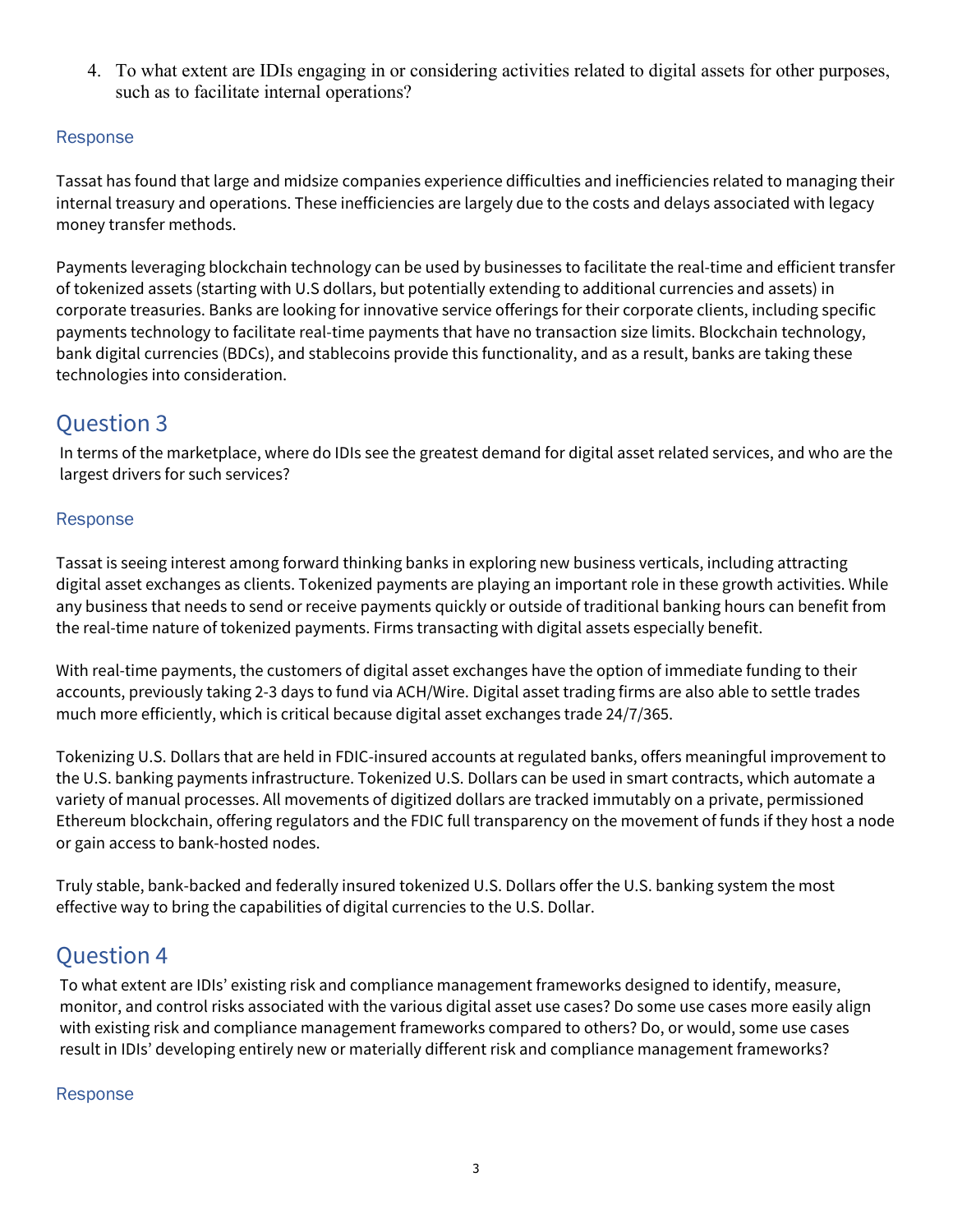The use of Bank Digital Currencies that are backed 1:1 with U.S. Dollars on deposit at regulated banks is as stable and compliant as the U.S. banking system itself. It is worth noting that there is a difference between some stablecoins and digitized dollars created within a bank ecosystem on a private, permissioned based blockchain. With the latter, the funds do not leave the bank network as they sit in a FDIC-insured omnibus account within the bank.

Currently, there are stablecoins that do not have a 1:1 relationship with the U.S. Dollar, as monthly audits of the top stablecoin providers have demonstrated. These types of stablecoins pose risk as they reside outside of the bank networks and are not FDIC-insured. Tassat is instead modelling a digitized version of a Dollar, with the Dollar and the institutions being protected and compliant. Even though stablecoins are intended to keep a 1:1 relationship with the underlying fiat currency, market dynamics outside of a traditional financial institution make them function more like a security.

A compliance framework regarding real-time monitoring of the 1:1 relationship with the reserve assets held in an omnibus account has proven to be the safest way to transact with digital dollars.

# Question 5

What unique or particular risks are challenging to measure, monitor, and control for the various digital asset use cases? What unique controls or processes are or could be implemented to address such risks?

## Response

With the introduction of digital assets, banks must have the necessary infrastructure, interfaces, and controls to address compliance, operational, and security risks. Administrative functionality that allows transparency, approval workflows, and a macro view of all accounts and transactions is an important component of managing and monitoring risk associated with digital asset use cases.

## Question 6

How are IDIs integrating, or how would IDIs integrate, operations related to digital assets with legacy banking systems?

## Response

IDIs can take the approach of integrating digital payment capabilities with a bank's core systems, such as FIS, Fiserv and Jack Henry, to enable one-to-one tokenization of U.S. Dollars from deposit accounts and redemption of tokens from digital wallets back to deposit accounts. This integration provides real-time auditability and reconciliation with blockchain data and a bank's core systems. The integration can be easily achieved with API connectivity from core systems to the Ethereum blockchain.

Once again, the digital wallet is governed by the smart contracts and stored in a private, permissioned blockchain. The dollars that back the tokenized payments never leave the bank's banking ecosystem.

## Question 7

What unique benefits to operations do IDIs consider as they analyze various digital asset use cases?

## Response

As IDIs consider various digital asset use cases, they are primarily focused on deposit growth and benefits that come with providing additional liquidity to commercial clients and their trading partners. By providing a 24/7/365 instant payments platform, banks avoid the shortcomings of the existing rails such as overnight settlement, processing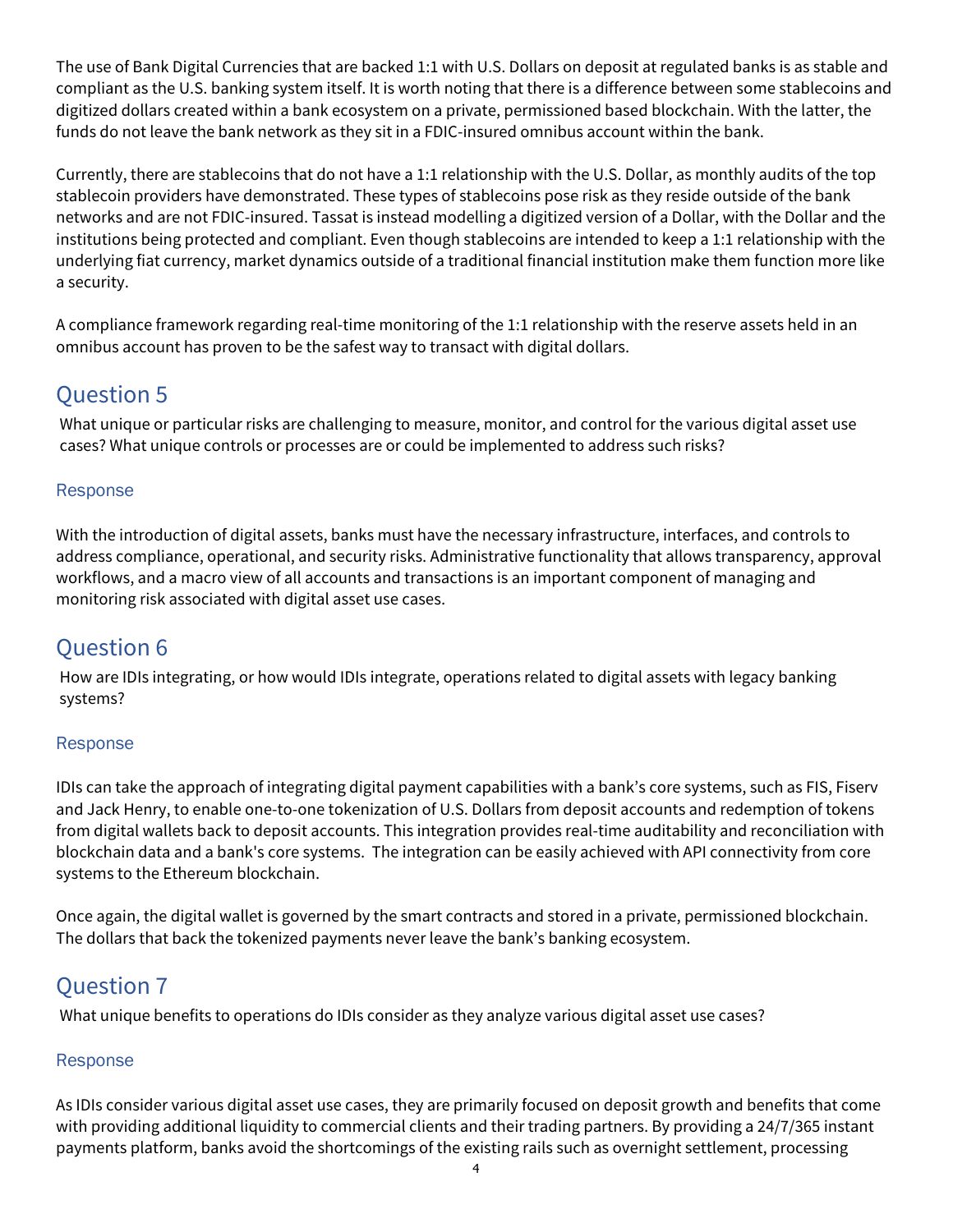delays, payment limits and cut-off times. From an operations perspective, bank admins can have access to an administration portal where client onboarding, wallet creation, DDA account mapping and user permissions is managed and controlled. This provides additional visibility and overview of blockchain balances as well as DDA balances, which are always in-sync.

## Question 8

Please identify any potential benefits, and any unique risks, of particular digital asset product offerings or services to IDI customers.

## **Response**

The benefit of a blockchain-enabled instant payments platform is that it is always on, 24x7x365. There are no cut-off times, overnight processing or restrictions on payment limits. Business banking customers can send and receive funds nearly instantly, which is immensely useful for cash management.

Risk is minimal because the funds do not leave the banks' ecosystem (in other words, the tokenized dollars move between wallets within the bank) and the platform provides for real-time auditability and reconciliation, along with an admin interface where bank operations and regulators can monitor the transactions by hosting a node.

# Question 11

Are there any areas in which the FDIC should clarify or expand existing supervisory guidance to address digital asset activities?

## Response

In January 2021, the OCC issued guidance allowing federally chartered banks to participate in independent node verification networks and use stablecoins for payment activities. This guidance offered clarity for banks and removed any legal uncertainty in stablecoin transactions.

It is recommended that both the OCC and the FDIC ensure stablecoins are audited on a consistent basis to reduce operational, compliance risk and fraud. The proposed STABLE Act intends to regulate stablecoin issuers by requiring them to obtain bank charters and place reserve funds, equivalent to the figure for their stablecoin issues, with the Federal Reserve. Stablecoins by definition, can be backed by fiat currencies or cryptocurrencies, with crypto-backed stablecoins posing more risk than fiat-backed stablecoins.

The industry would benefit from clarity from the FDIC regarding the types of stablecoins in which banks are authorized to transact, as well as guidance on how often reserves should be audited to ensure a 1:1 ratio. TassatPay, for example, provides an Ethereum layer on top of each FDIC-insured bank's core banking system, ensuring that tokenized transactions on the TassatPay network are consistently audited every few milliseconds.

# Question 14

Are there any steps the FDIC should consider to ensure customers can distinguish between uninsured digital asset products on the one hand, and insured deposits on the other?

## Response

Auditing, reviewing, and approving each depository institution and labeling it "FDIC Insured" would help give customers and banks added confidence, helping to promote adoption. In addition, allowing a network of FDIC-